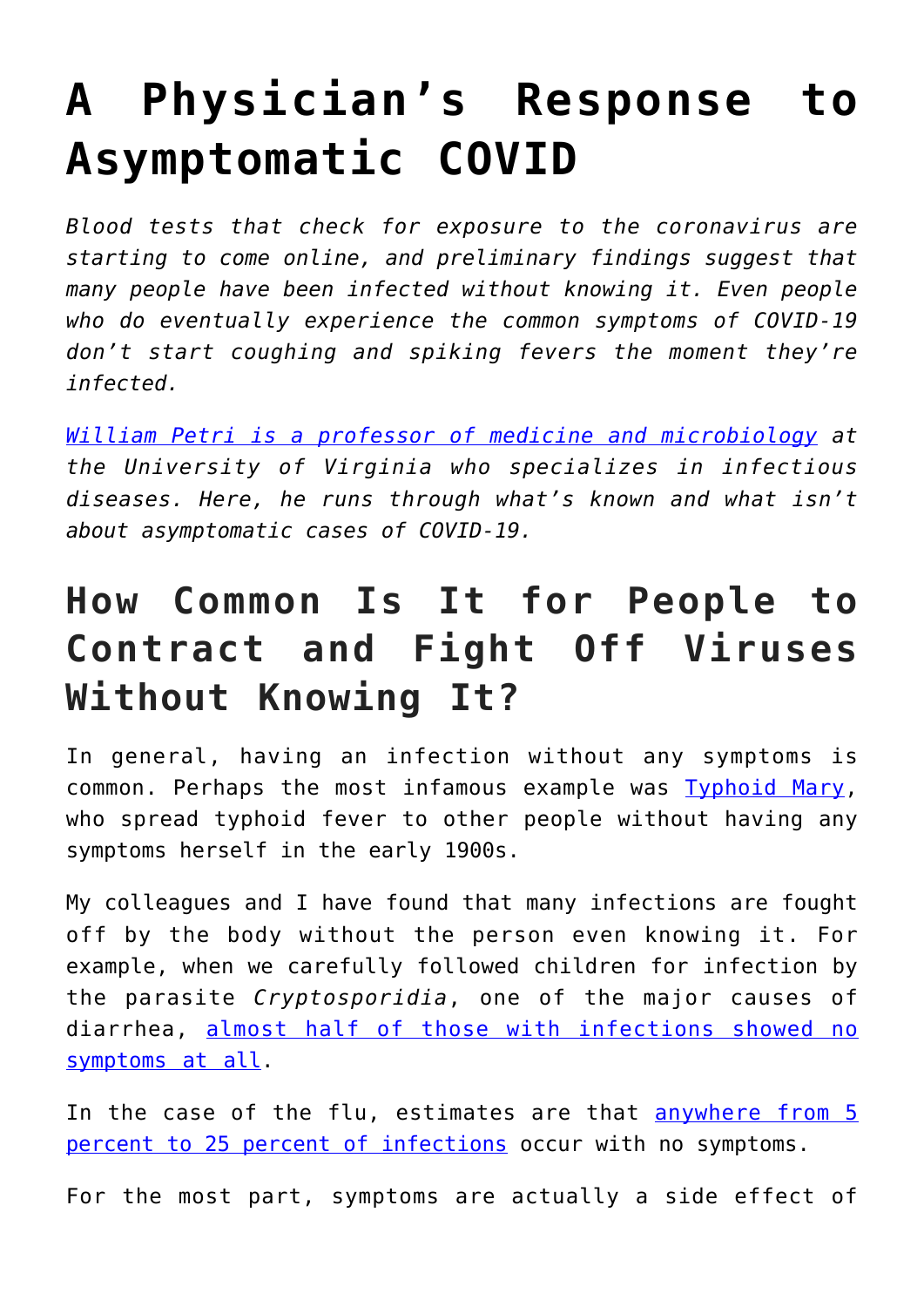fighting off an infection. It takes a little time for the immune system to rally that defense, so some cases are more aptly considered [presymptomatic](http://dx.doi.org/10.15585/mmwr.mm6914e1) rather than asymptomatic.

## **How Can Someone Spread Coronavirus If They Aren't Coughing and Sneezing?**

Everyone is on guard against the [droplets that spray out](https://theconversation.com/coronavirus-drifts-through-the-air-in-microscopic-droplets-heres-the-science-of-infectious-aerosols-136663) from a coronavirus patient's cough or sneeze. They're a big reason public health officials have suggested everyone should wear masks.

But the virus also spreads through [normal exhalations](https://doi.org/10.1080/02786826.2020.1749229) that can carry tiny droplets containing the virus. A regular breath may spread the virus several feet or more.

[Spread could also come from fomites](https://theconversation.com/viruses-live-on-doorknobs-and-phones-and-can-get-you-sick-smart-cleaning-and-good-habits-can-help-protect-you-133054) – surfaces, such as a doorknob or a grocery cart handle, that are contaminated with the coronavirus by an infected person's touch.

## **What's Known About How Contagious an Asymptomatic Person Might Be?**

No matter what, if you've been exposed to someone with COVID-19, you should self-quarantine for the [entire 14-day](https://www.cdc.gov/coronavirus/2019-ncov/symptoms-testing/symptoms.html) [incubation period](https://www.cdc.gov/coronavirus/2019-ncov/symptoms-testing/symptoms.html). Even if you feel fine, you're still at risk of spreading the coronavirus to others.

Most recently it has been shown that high levels of the virus are present in respiratory secretions during the ["presymptomatic" period that can last days to more than a week](https://doi.org/10.1056/NEJMe2009758) prior to the fever and cough characteristic of COVID-19. This ability of the virus to be transmitted by people without symptoms is a major reason for the pandemic.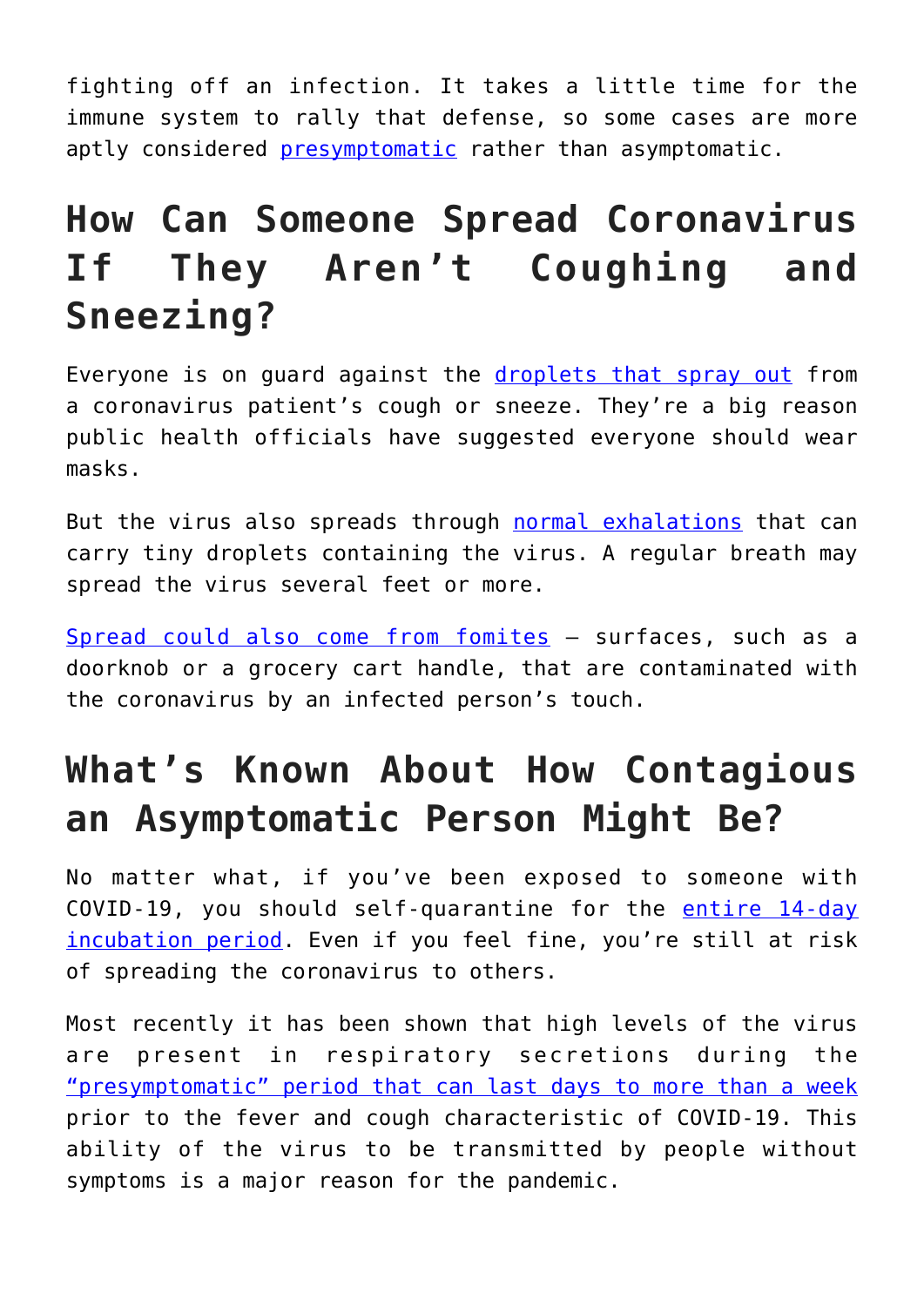## **After an Asymptomatic Infection, Would Someone Still Have Antibodies Against SARS-CoV-2 in Their Blood?**

Most people are developing antibodies after recovery from COVID-19, likely even those without symptoms. It is a reasonable assumption, from what scientists know about other coronaviruses, that those antibodies will offer some measure of protection from reinfection. [But nothing is known for sure](https://www.who.int/news-room/commentaries/detail/immunity-passports-in-the-context-of-covid-19) [yet.](https://www.who.int/news-room/commentaries/detail/immunity-passports-in-the-context-of-covid-19)

Recent serosurveys in New York City that check people's blood for antibodies against SARS-CoV-2 indicate that as many as [one](https://www.nytimes.com/2020/04/23/nyregion/coronavirus-antibodies-test-ny.html) [in five residents](https://www.nytimes.com/2020/04/23/nyregion/coronavirus-antibodies-test-ny.html) may have been previously infected with COVID-19. Their immune systems had fought off the coronavirus, whether they'd known they were infected or not  $-$  and many apparently didn't.

#### **How Widespread Is Asymptomatic COVID-19 Infection?**

No one knows for sure, and for the moment lots of the evidence is anecdotal.

For a small example, [consider the nursing home in Washington](https://doi.org/10.1056/NEJMoa2005412) where many residents became infected. Twenty-three tested positive. Ten of them were already sick. Ten more eventually developed symptoms. But three people who tested positive never came down with the illness.

When doctors tested 397 people staying at a homeless shelter in Boston, [36 percent came up positive for COVID-19](https://www.wbur.org/commonhealth/2020/04/14/coronavirus-boston-homeless-testing) – and none of them had complained of any symptoms.

In the case of Japanese citizens evacuated from Wuhan, China and tested for COVID-19, fully [30 percent of those infected](https://www.japantimes.co.jp/news/2020/02/13/national/japan-wuhan-evacuees-go-home/#.XqjQUS2ZPOQ)